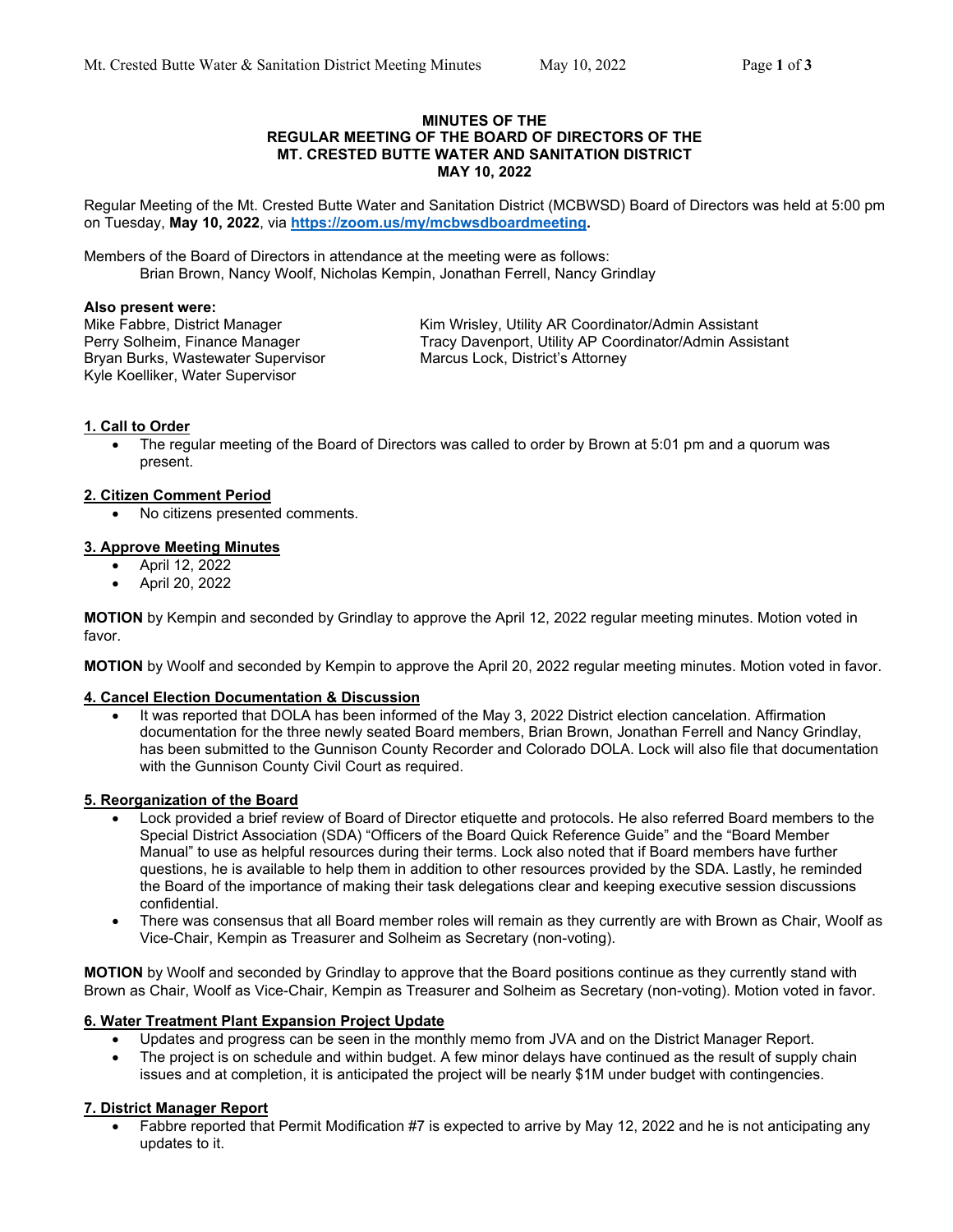- Fabbre reviewed potential changes to capital required for coming plant updates under the Town of Crested Butte ATAD Inter-Governmental Agreement (IGA) Share information provided in the report. The District will provide future updates about the ATAD pro-rata share according to its IGA.
- There are still several construction and loan details to be decided for the new Crested Butte ATAD facility but currently the total project cost is estimated at \$3.3M. MCBWSD is responsible for 50% of capital costs per the IGA. \$1.5M has already been budgeted for 2022/2023 as shown on page 38 of the agenda packet.
- The IGA was recently reviewed by Lock to confirm it is still appropriate.
- The current irrigation regulations are for the District's normal limits. Emergency regulations can be implemented if the drought continues. An update will be provided at the June meeting to evaluate the appropriateness of initiating emergency regulations.
- Peak spring run-off for the WWTP has passed without any capacity issues. The East River, where the main WTP draws raw water, usually reaches its peak flows in late May/early June. Turbidities from East River have tapered off but are increasing from Meridian Lake Park Reservoir so process changes are being made.

# **8. Notice To Disconnect Water Service – 20 Day Notice**

 A disconnect notice was posted at 1010 Washington Gulch Road on April 28, 2022 and a copy was also sent by certified mail but has not yet been accepted by the customer from the post office. Water service will be shut off if full payment of \$1,128.09 is not received by May 20, 2022 at 4:00 pm.

# **9. April 2022 Financial Report**

- All aspects of the financials are tracking as expected.
- There was a brief discussion about rising interest rates and future investment opportunities.
- There was an explanation of the +/- figures in the "Construction" and "Contingencies" rows of the "April 2022 Costs Incurred" column on page 37 of the packet indicating a correction in the contingencies for the WTP Expansion Project.
- There was an explanation for why the "MLP Operations" line on page 32 is showing at 73.06% of the yearly budget. A large portion of that was from a water main break on Meridian Lake Drive.

**MOTION** by Woolf and seconded by Kempin to approve the April 2022 Financial Report. Motion voted in favor.

## **10. Legals**

Lock had no legal issues to report beyond that which will be discussed later in the agenda.

## **11. New/Old Business Before the Board**

- The District will now be observing the Colorado recognized Juneteenth holiday (June 19<sup>th)</sup>, The newly approved Colorado State holiday will be a paid holiday for staff.
- On June 9: 2022 the District will receive its triennial sanitary survey inspection at both of the water treatment plants.
- The District is investigating the potential opportunity to purchase 1 unit of the Homestead Affordable Housing Project. There may be a lottery for purchasing the units in the coming months. Fabbre will update the Board and seek its direction if the District is selected for a purchase. If purchased, the unit could be used for employee housing.

## **12. Executive Session**

 Potential executive session pursuant to C.R.S §24-6-402(4)(b) and (e)(l), which concerns, respectively, conferences with the District's attorney for the purpose of receiving legal advice on specific legal questions and determining positions relative to matters that may be subject to negotiations, developing strategies for negotiations, and instructing negotiators, regarding the District's easements and lift station building located on and adjacent to 43 Paradise Road, Mt Crested Butte, Colorado.

**MOTION** by Brown and seconded by Kempin to move into Executive Session at 5:42 pm with Fabbre, Solheim, Burks and Lock remaining for the discussion. Motion voted in favor.

**MOTION** by Brown and seconded by Kempin to exit Executive Session at 6:20 pm. Motion voted in favor.

## **13. Discussion of District's Easement and Lift Station Building with Potential Action**

 Lock drafted a potential settlement agreement between the District and the owners of 43 Paradise Road (Lot 18) concerning an issue regarding a portion of the Paradise Lift Station located partially within Lot 18 but within the District's utility easement on that property. Subject to the Board's approval, the dispute would be resolved with the property owners' acknowledgment that the scope of the easement is sufficient to support existing structures within